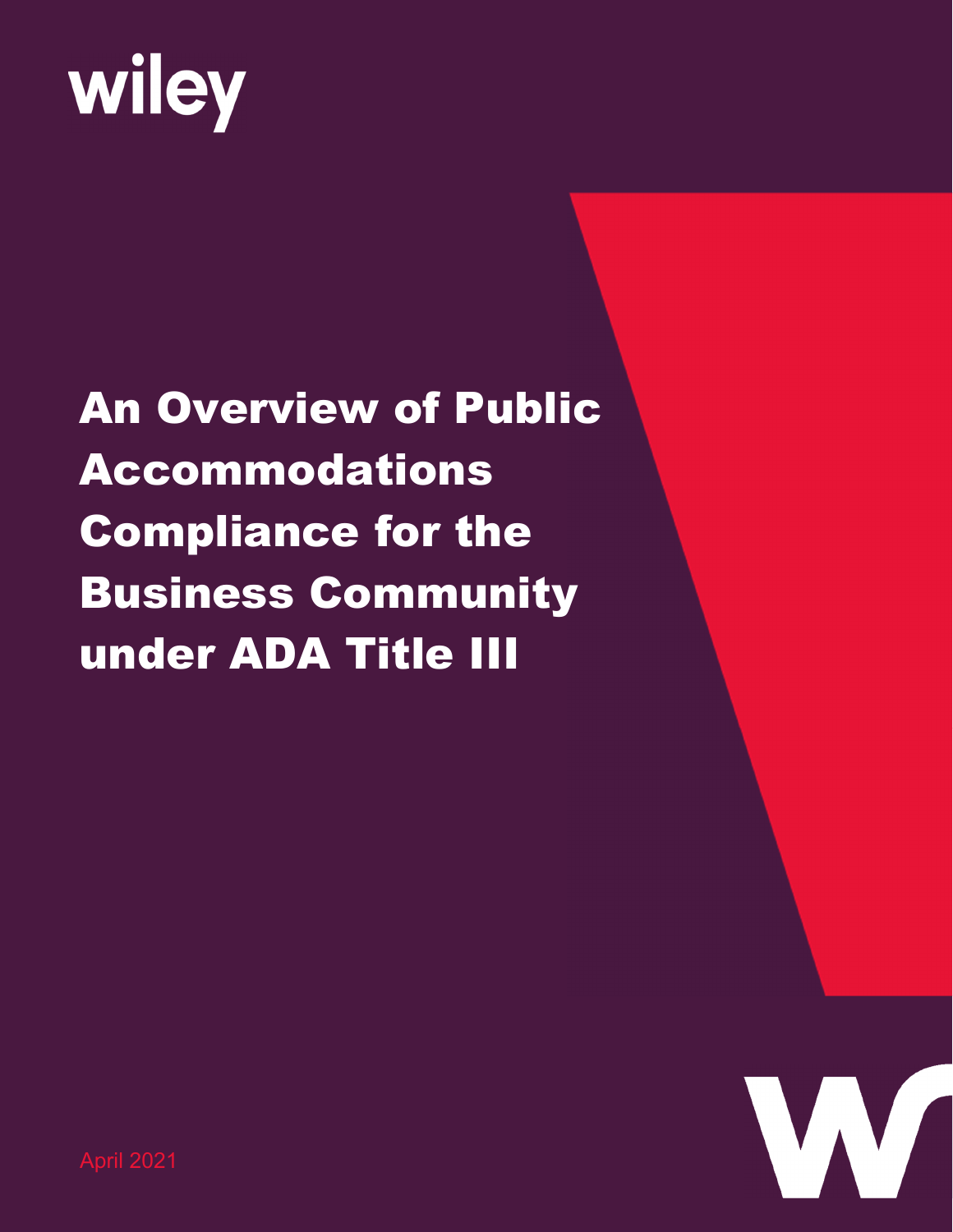### wiley

### **An Overview of Public Accommodations Compliance for the Business Community Under ADA Title III**

#### April 2021

The purpose of the Americans with Disabilities Act (ADA) is "to provide a clear and comprehensive national mandate for the elimination of discrimination against individuals with disabilities." This legislation marks the culmination of numerous demands for a comprehensive federal statute designed to improve access to jobs, workplaces, and commercial spaces for individuals with disabilities.

This white paper is intended to provide the business community with a general overview of Title III.<sup>[1](#page-1-0)</sup> Section I of the paper provides an overview of the ADA and its statutory development. The paper subsequently discusses four frequently litigated topics: (1) the reasonable modification of policies, practices, and procedures; (2) auxiliary aids and services; (3) removal of architectural barriers; and (4) accommodations in transportation.

#### **I. An Introduction to Title III of the ADA**

#### A. Historical Overview

President George H.W. Bush signed the ADA into law on July 26, 1990. Since the law took effect in 1992, commentators have routinely characterized the ADA as the most "sweeping" nondiscrimination legislation since the Civil Rights Act of 1964. The ADA has significantly contributed to breaking down societal and physical barriers for individuals with disabilities at places of public accommodation.

The Rehabilitation Act of 1973 is perhaps the most important legislative antecedent to the ADA. The purpose of the Rehabilitation Act – as set forth in its preamble – is twofold: (1) "to empower individuals with disabilities to maximize employment, economic selfsufficiency, independence, and inclusion and integration into society"; and (2) "to ensure that the Federal Government plays a leadership role in promoting the employment of individuals with disabilities."[2](#page-1-1) Although many of the requirements in the Rehabilitation Act mirror those in the ADA, the Rehabilitation Act's reach is limited to entities and programs that receive federal financial assistance. Because of the Rehabilitation Act's narrow applicability, Congress recognized the need for broader legislation.<sup>[3](#page-1-2)</sup>

In the 1990s, the ADA answered the call for greater disability rights legislation. Despite initial challenges to its passage, the ADA ultimately passed through both houses of Congress by overwhelming margins.[4](#page-1-3)

#### B. Title II: Public Accommodations

The ADA is divided into four different titles. Title I covers disability-based discrimination in employment. Title II regulates all state and local government activities. Title III covers public accommodations. Finally, Title IV addresses telecommunication services.

<span id="page-1-0"></span> $^{\rm 1}$  The footnotes in this publication are generally intended to assist individuals who are seeking more in-depth analysis. They are not essential to gaining a basic understanding of the statute and its obligations.

<span id="page-1-1"></span><sup>&</sup>lt;sup>2</sup> Rehabilitation Act of 1973, 29 U.S.C. § 701(b)(1) and (b)(3).

<span id="page-1-2"></span><sup>3</sup> H.R. Rep. No. 101-485, pt. 4, at 24 (1990), *as reprinted* in 1990 U.S.C.C.A.N. 512, 513.

<span id="page-1-3"></span><sup>4</sup> *Id.*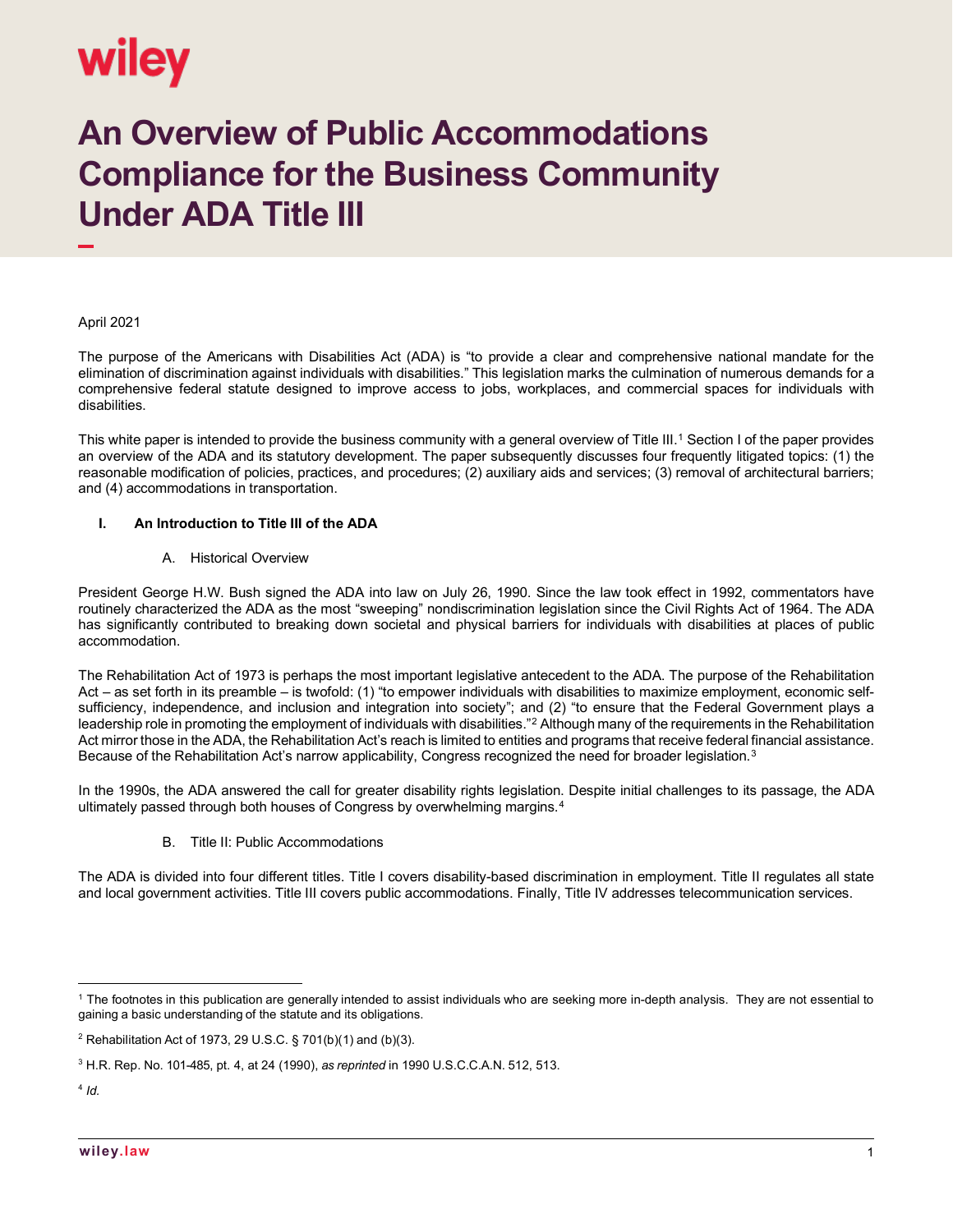The ADA's public accommodations title, Title III, prohibits discrimination<sup>[5](#page-2-0)</sup> against disabled individuals by public accommodations,<sup>[6](#page-2-1)</sup> commercial facilities, or private entities that offer "examinations or courses related to applications, licensing, certification, or credentialing for secondary or postsecondary education, professional, or trade purposes."[7](#page-2-2) Under Title III, public accommodations are obligated to modify policies and procedures, provide auxiliary aids and services, and remove barriers in their existing facilities. Provided that they do not pursue alterations, however, commercial facilities are not bound by these obligations. Further, Title III largely exempts private clubs, religious entities, multi-family housing, single-family housing, state and local governments, and the federal government from its requirements and prohibitions.

Under Title III, "[n]o individual shall be discriminated against on the basis of disability in the full and equal enjoyment of the goods, services, facilities, privileges, advantages, or accommodations of any place of public accommodation...."[8](#page-2-3) To ensure that disabled individuals are provided functionally equivalent access to public accommodations, Title III of the ADA requires these entities to take several affirmative steps. Four of the most highly litigated of Title III's obligations involve the following: (1) reasonable modifications of policy, practice, and procedure; (2) auxiliary aids and services; (3) barrier removal; and (4) accommodations in transportation.

#### **II. Reasonable Modifications of Policies, Practices and Procedures**

Title III of the ADA requires places of public accommodation to reasonably modify their policies, practices, and procedures to ensure full and equal enjoyment of services by disabled individuals.<sup>[9](#page-2-4)</sup> The statute does not provide a clear test for determining whether a particular modification is "reasonable." Rather, "an *individualized inquiry* must be made to determine whether a specific modification for a particular person's disability would be reasonable under the circumstances as well as necessary for that person."<sup>[10](#page-2-5)</sup>

Though they have not articulated precise factors for determining reasonableness, some federal courts have provided guidance for evaluating the reasonableness of a given modification. The U.S. Department of Justice's (DOJ) Technical Assistance Manual on Title III (Technical Assistance Manual) provides three illustrations of a "reasonable modification."[11](#page-2-6) First, a health clinic that occupies several floors in a multistory building has an evacuation plan for emergencies. During these emergencies, the clinic shuts down its elevators and blocks their use as an exit. In this scenario, the ADA's reasonable modification requirement would necessitate that the clinic provide alternative means for evacuating clients with mobility impairments. In addition, Title III would require that the clinic consider the needs of clients with visual and hearing impairments. Second, in compliance with the ADA's removal of architectural barriers requirement, a hotel has improved the accessibility of several rooms. However, under its present reservation system, the hotel has no way to guarantee that when a disabled individual requests one of these rooms, the room will actually be made available when the guest arrives. The ADA would require that the motel reasonably modify its reservations system to ensure the availability of the accessible room. Third, a retail store follows a policy of only taking out-of-stock merchandise orders from individuals who

<span id="page-2-2"></span>7 42 U.S.C. § 12189.

<span id="page-2-3"></span>8 42 U.S.C. § 12182(a).

<span id="page-2-0"></span> $^{\rm 5}$  Nonetheless, under 42 U.S.C. 12182(b)(3), a public accommodation is permitted to exclude a disabled individual where accommodating such an individual would pose a "direct threat to the health or safety of others." A direct threat is further defined as a substantial risk to the health and safety of others that cannot be lessened by modifying practice, policy, or procedure or by providing certain auxiliary aids and services. To illustrate, in *Montalvo v. Radcliffe*, a 12-year-old boy and his guardians brought suit against a karate association after it excluded the young boy from enrolling in a martial arts school that it operated. The boy, an individual living with AIDS, was denied admission due to the risk of him "transmitting HIV to other students through frequent bloody injuries and physical contact." 167 F.3d 873, 875 (4th Cir. 1999). In determining that the evidence in the record was sufficient to support the district court's conclusion that the plaintiff posed a direct threat, the court reasoned that HIV is transmitted through blood-to-blood contact and AIDS is fatal. The court also emphasized that karate involves the type of physical activity that often results in bloody injury. Even so, the court was careful to stress that a place of public accommodation must base its assessment of risk on individualized and informed assessments rather than stereotypes and generalizations. *See also*, *Bragdon v. Abbott*, 524 U.S. 624 (1998) (holding that remand was necessary to determine the health risk posed by providing in-office treatment to an HIV patient).

<span id="page-2-1"></span> $^{\rm 6}$  The ADA identifies 12 types of establishments that qualify as public accommodations. These include places of lodging, establishments that serve food or drink, places of exhibition of entertainment, places of public gathering, sales or rental establishments, service establishments, stations used for specified public transportation, places of public display or collection, places of recreation, places of education, social service center establishments, and places of exercise or recreation.

<span id="page-2-4"></span><sup>9</sup> Department of Justice regulations include special provisions on specialties, service animals, and check-out aisles. 28 C.F.R. § 36.302. In terms of specialties, the regulations permit a public accommodation to refer a disabled individual to another provider if the individual seeks services beyond the public accommodation's area of expertise and if the referring public accommodation would make a similar referral for a non-disabled individual seeking the same treatment. Public accommodations must modify their policies, practices, and procedures to permit the use of service animals by disabled individuals. Finally, the regulations require stores with check-out aisles to possess an adequate number of accessible checkout aisles.

<span id="page-2-5"></span><sup>10</sup> *PGA Tour, Inc. v. Martin*, 532 U.S. 661, 688 (2001) (emphasis added).

<span id="page-2-6"></span><sup>11</sup> *See* Title III Technical Assistance manual § III-4.2000, *available at* https://www.ada.gov/taman3.html [hereinafter "Technical Assistance Manual"].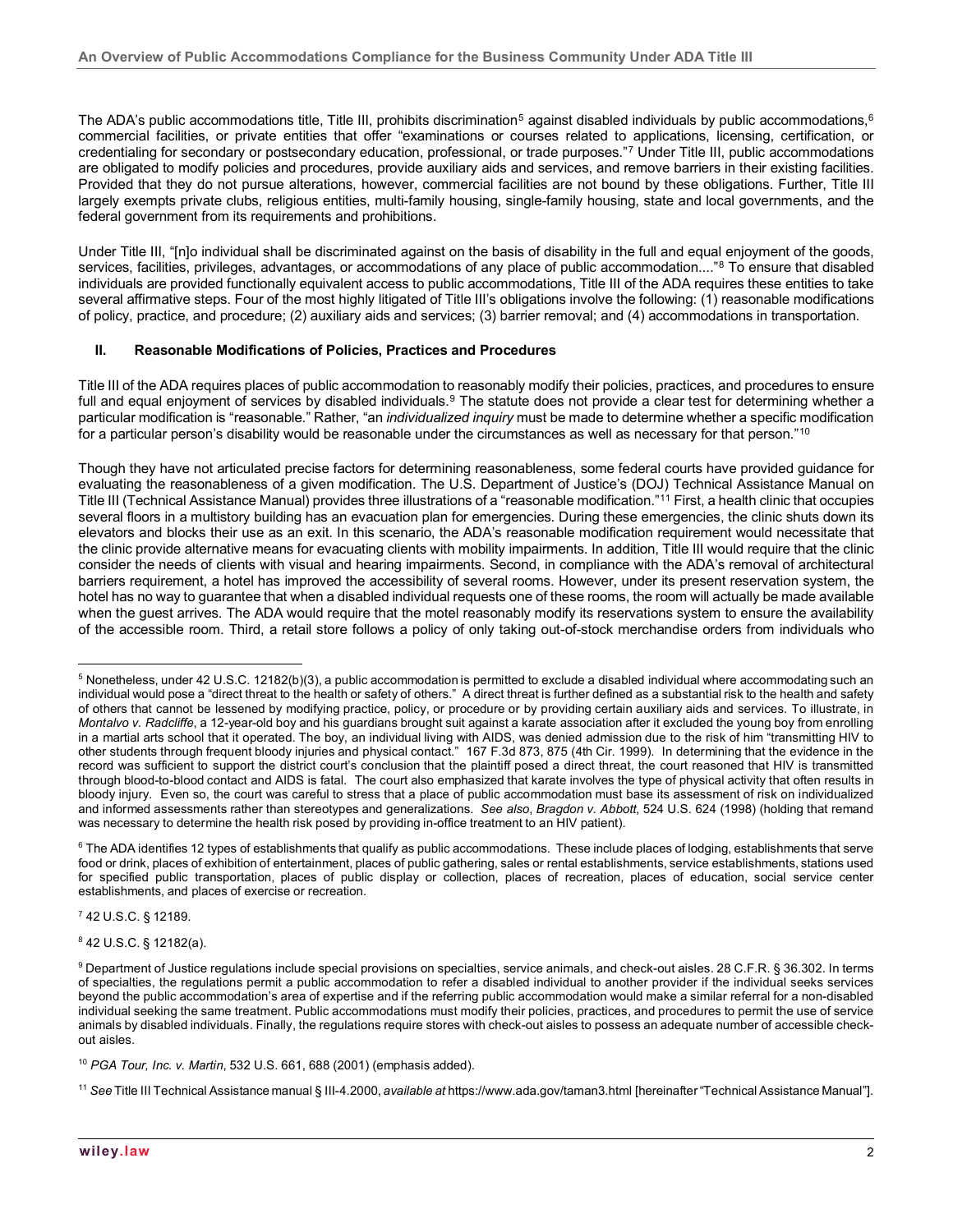personally sign the order. To comply with the ADA, the store could allow mobility-impaired individuals to place their orders via phone or mail.

Title III defines discrimination, in pertinent part, as "a failure to make reasonable modifications in policies, practices, or procedures, *when such modifications are necessary*…, unless the entity can demonstrate that making such modifications would *fundamentally alter* the nature of such goods, services, facilities, privileges, advantages, or accommodations."[12](#page-3-0) Accordingly, the ADA permits public accommodations to forego making such modifications where they would be unnecessary or where they would "fundamentally alter" the nature of the accommodation being rendered.<sup>13</sup>

The Supreme Court's decision in PGA Tour, Inc. v. Martin provides one of the most significant decisions<sup>[14](#page-3-2)</sup> interpreting "fundamental alteration" under Title III.[15](#page-3-3) In *PGA Tour*, Casey Martin, a professional golfer who suffers from a degenerative circulatory disorder, sued the PGA Tour for preventing him from using a golf cart during the third round of a competition. Despite Martin's formal request to use a golf cart and his detailed submission of supporting medical records, the PGA Tour refused to review the records or waive its walking rule for the third stage of the tournament. At trial, the PGA Tour argued that "walking is a substantive rule of competition, and that waiving it as to any reason would fundamentally alter the nature of the competition." The district court entered a permanent injunction requiring the petitioner to permit Martin to use a golf cart during the competition, and the Ninth Circuit affirmed. One day after the Ninth Circuit rendered its decision, the Seventh Circuit came to the opposite conclusion and held that the nature of the game "would be fundamentally altered if the walking rule were eliminated because it would remove stamina…."

In affirming the Ninth Circuit, the Supreme Court ultimately held that requiring a golf course to waive its walking rule for Martin does not fundamentally alter the game of golf. Though a modification of tournament rules could constitute a "fundamental alteration" if the change impacted an essential aspect of golf or if the alteration provided a disabled player with an advantage, the Court found neither of these arguments to be persuasive. First, as a preliminary matter, the Court reasoned that "the use of carts is not itself inconsistent with the fundamental character of the game of golf." Second, the Court noted that the walking rule is not "indispensable" to the game of golf. To illustrate, both the PGA Tour and the Nike Tour permit the use of golf carts during certain qualifying rounds. Third, the Court dismissed the petitioner's argument that the walking rule is "outcome effective" and emphasized the district court's finding that the fatigue from walking during a 4-day tournament is not significant. As the Court ultimately concluded, "[a] modification that provides an exception to a peripheral tournament rule without impairing its purpose cannot be said to 'fundamentally alter' the tournament."

Apart from federal case law, between January 2000 and September 2006,<sup>[16](#page-3-4)</sup> the DOJ entered into approximately 40 settlement agreements involving the "reasonable modification" requirement under Title III. A majority of these decisions involve a public accommodation's refusal to permit a service animal's entry in a place of public accommodation. These settlements provide two important lessons: First, public accommodations, especially hotels, motels, and restaurants, are advised to implement and maintain clear, nondiscriminatory policies on service animals. Second, public accommodations are advised to educate their employees on these policies to ensure consistent enforcement and compliance. These settlements indicate that neither a "fundamental alteration" nor an "undue burden" defense is likely to justify an accommodation's refusal to modify its policy on service animals.

In addition to entering into formal settlement agreements, the DOJ has entered into two consent decrees addressing the reasonable modification of service animal policies. The U.S. Attorney for the Western District of Tennessee intervened in *Bell v. Captain D's Inc*., a private lawsuit in which the complainant alleged that Captain D's restaurant evicted her and her family because they were accompanied by a service animal.[17](#page-3-5) To resolve this dispute, both Captain D's and its parent company agreed to better train

<span id="page-3-1"></span><sup>13</sup> *Id.*

<span id="page-3-0"></span> $12$  42 U.S.C. 12182(b)(2)(A)(ii) (emphasis added).

<span id="page-3-2"></span><sup>&</sup>lt;sup>14</sup> Many lower federal court decisions have addressed what constitutes a fundamental alteration in the context of athletic and academic programs. *See*, *e.g.*, *Kuketz v. Petronelli*, 821 N.E.2d 473 (Mass. 2005) (discussing whether an athletic club should be required to modify its racquetball competition rules to permit a wheelchair athlete to have two bounces rather than one); *Bowers v. Nat'l Col. Athletic Ass'n*, 974 F. Supp. 459 (D.N.J. 1997) (examining whether the NCAA is obligated to exempt a learning-disabled student athlete from certain requirements); and *White v. Creighton Univ.*, 2006 U.S. Dist. LEXIS 56500 (D. Neb. Aug. 11, 2006) (evaluating whether a medical school must modify its admissions criteria and accept a second-year student who allegedly suffers from depression).

<span id="page-3-3"></span><sup>15</sup> *PGA Tour*, 532 U.S. at 661.

<span id="page-3-4"></span><sup>&</sup>lt;sup>16</sup> The DOJ produces status reports that cover selected ADA activities of the Department on a triannual basis. The status reports consulted for the purpose of this analysis cover those produced between January 2000 and September 2006. Nonetheless, the DOJ has produced status reports since 1994. Additionally, though these status reports cover DOJ activity in ADA litigation, formal settlement agreements, other settlements, and mediation, this analysis is restricted to litigation and formal settlement agreements. Department of Justice Americans with Disabilities Act: ADA Settlements and Consent Agreements, https://www.ada.gov/statrpt.htm [hereinafter "Status Reports"].

<span id="page-3-5"></span><sup>17</sup> *See Bell v. Captain D's Inc.* Consent Decree (2001), *available at* <http://www.ada.gov/octdec01.htm>*.*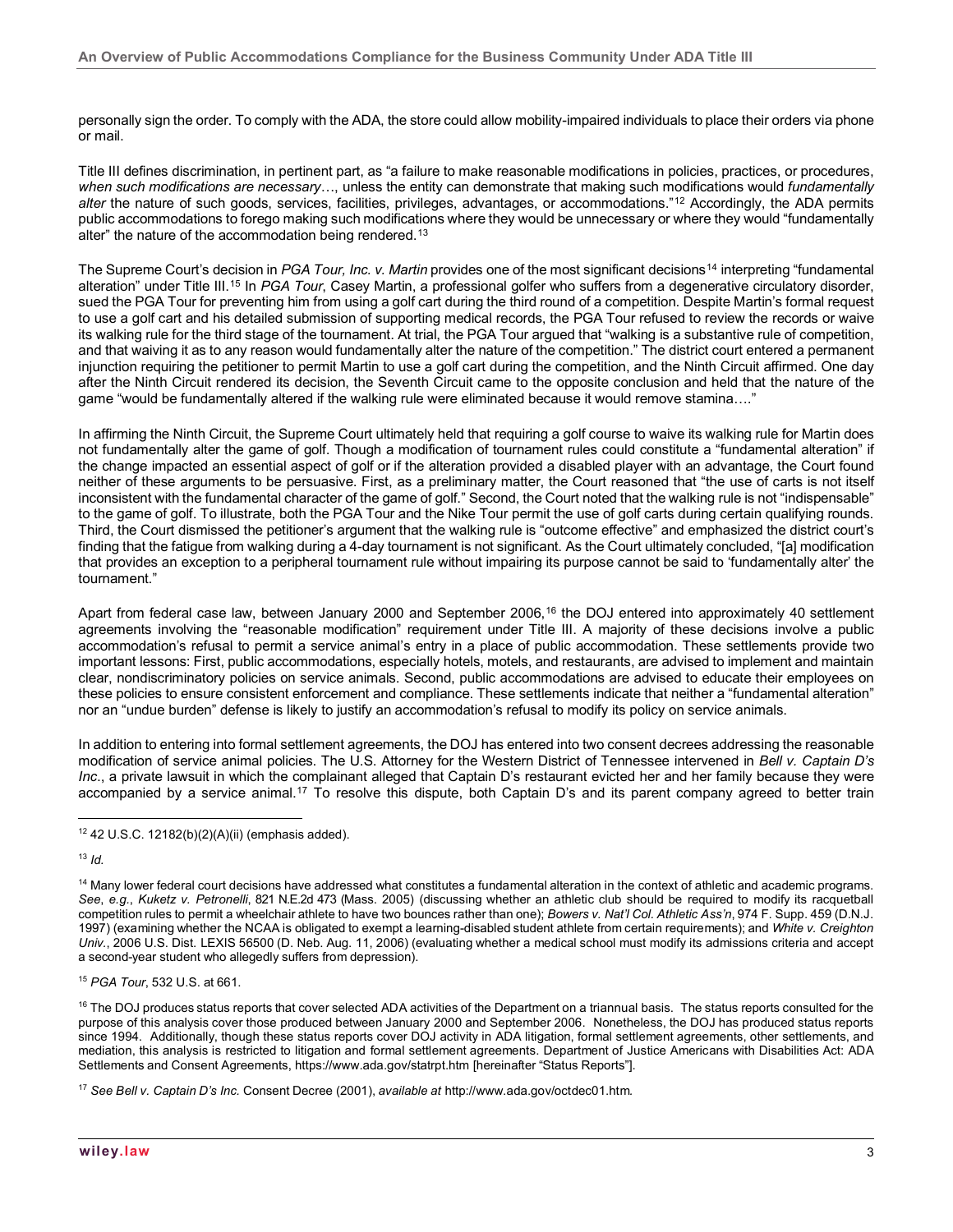employees on ADA requirements, post welcome signs for individuals with service animals, and pay compensatory damages. Similarly, in *U.S. v. Top China Buffet, Inc.*, the DOJ entered into a consent decree to resolve a case alleging that Top China Buffet refused service to a disabled individual who required the assistance of a service animal.[18](#page-4-0) Under the consent decree, the restaurant agreed to pay damages and civil penalties.

#### **III. Auxiliary Aids and Services**

To ensure the full and equal enjoyment of goods and services provided by public accommodations, the ADA requires public accommodations to provide disabled individuals who are limited in their capacities to communicate with auxiliary aids and services.[19](#page-4-1) Public accommodations, however, cannot charge their disabled patrons the cost of providing these aids or services.

Title III broadly defines "auxiliary aids and services" to include "qualified interpreters or other effective methods of making aurally delivered materials available to individuals with hearing impairments; qualified readers, taped texts, or other effective methods of making visually delivered materials available to individuals with visual impairments; acquisition or modification of equipment or devices; and other similar services and actions." Further, the DOJ's Technical Assistance Manual provides a non-exhaustive list of aids and services for individuals who are hard of hearing or deaf, vision impaired, and/or speech impaired.<sup>[20](#page-4-2)</sup> To illustrate, aids and services for individuals who are hard of hearing include interpreters, note takers, telephones compatible with hearing aids, and open and closed captioning. Aids and services for persons with vision impairments include large print materials, taped texts, and Braille materials. Computer terminals, communication boards, and speech synthesizers are examples of auxiliary aids and services for individuals with speech impediments.

The auxiliary aid requirement is not stringent. First, the scope of what constitutes a permissible auxiliary aid and service continues to evolve with technological advancements. Second, "[t]he type of auxiliary aid or service necessary to ensure effective communication will vary in accordance with the length and complexity of the communication involved."[21](#page-4-3) Third, public accommodations are not required to provide the most advanced technology. They are free to furnish the auxiliary aid or service of their choosing provided that the selected aid or service enables "effective communication."

In addition to being flexible, Title III's auxiliary aid and service obligation is not absolute. Rather, the statute places two major limitations on this obligation. A public accommodation is not required to provide auxiliary aids and services if either a "fundamental alteration" or an "undue burden" would result.

Under Title III, a "fundamental alteration" is a modification that is so significant that it alters the inherent characteristics of the goods, services, and accommodations offered or provided. The "fundamental alteration" standard in the context of auxiliary aids and services and reasonable modifications is identical.

An "undue burden" is a "significant difficulty or expense." DOJ regulations list five factors for determining what constitutes an undue burden: (1) the cost and nature of the action; (2) the financial status of the site involved, the number of individuals employed at the site, the effect on expenses and resources, and legitimate safety requirements for safe operation; (3) the geographic separateness of the site to its parent corporation; (4) if applicable, the overall financial resources of the parent corporation, the overall size of the parent corporation, and the number and type of its facilities; and (5) if applicable, the type of operation of a parent corporation. What constitutes an "undue burden" is a fact-intensive inquiry.

Recent federal case law discussing auxiliary aids and services as well as the "undue burden" standard has largely focused on motion picture theater captioning. DOJ regulations clearly state that the ADA does not require movie theaters to provide opencaptioned movies for their customers.[22](#page-4-4) Both the ADA's legislative history and the regulations, however, are unclear about whether closed captioning is required under the statute.[23](#page-4-5)

In *Ball v. AMC Entertainment, Inc*., the U.S. District Court for the District of Columbia held that the installation of rear window captioning (RWC), a closed-captioning device, could be required under the ADA because it would not fundamentally alter the nature

<span id="page-4-0"></span><sup>18</sup> *U.S. v. Top China Buffet, Inc.*, No. 02-1038 (S.D. Ind. 2003), Consent Decree *available at* <http://www.usdoj.gov/crt/ada/topchina.htm.>

<span id="page-4-1"></span><sup>19 42</sup> U.S.C. § 12182(b)(2)(A)(iii).

<span id="page-4-2"></span><sup>20</sup> Technical Assistance Manual, *supra* note 12.

<span id="page-4-3"></span><sup>21</sup> *Id.*, III-4.3200

<span id="page-4-4"></span><sup>22 &</sup>quot;Open captioning consists of screen-based captions, burned onto the film itself and thus visible to the entire viewing audience." *Todd v. American Multi-Cinema, Inc.,* 2003 U.S. Dist. LEXIS 25317, at \*3 (S.D. Tex. 2003).

<span id="page-4-5"></span><sup>23</sup> *Ball v. AMC Ent., Inc.*, 246 F. Supp. 2d 17, 22-23 (D.D.C. 2003).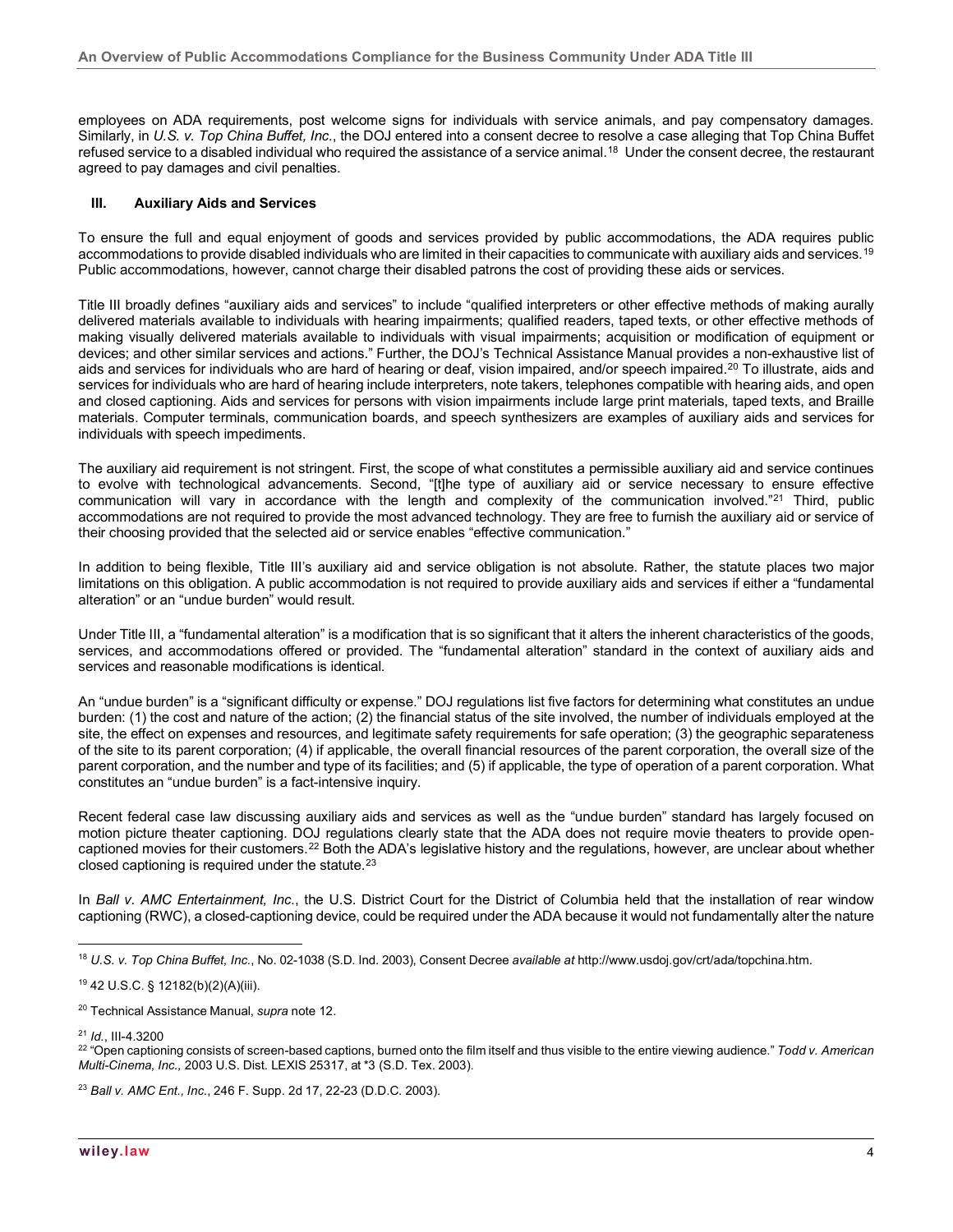of the service being provided.<sup>[24](#page-5-0)</sup> Although that court left open the question of whether requiring theaters to install RWC technology would constitute an undue burden,[25](#page-5-1) the U.S. District Court for the Southern District of Texas in *Todd v. American Multi-Cinema, Inc*. answered this question in the affirmative.[26](#page-5-2) The court ultimately granted the theater operators' motion for summary judgment after they persuasively argued that closed captioning was an "undue burden."[27](#page-5-3) Based on the operators' arguments, the court reached the following conclusions: (1) filmmakers caption a limited number of movies and theater operators have to share captioned movies; therefore, the plaintiffs' request that all first-run movies be captioned is unreasonable; (2) the cost of purchasing and installing the equipment would cost \$12,500 per screen; and (3) the plaintiffs provided little evidence on how to best accommodate their request.

The federal district court for the District of Oregon in *Cornilles v. Regal Cinemas, Inc*. similarly held that requiring closed-caption technology in each movie theater auditorium imposes an undue burden on theaters.<sup>[28](#page-5-4)</sup> According to the court, "requiring Defendants to expend thousands of dollars per auditorium to install new technology is unduly burdensome when such action will not immediately increase the number of films available to Plaintiffs."

The overwhelming majority of DOJ settlement agreements involve a public accommodation's failure to provide a deaf individual with a qualified sign language interpreter or, more generally, an entity's inability to provide its deaf patrons with "effective communication."[29](#page-5-5) These agreements emphasize the importance of providing hearing-impaired clients with sign language interpreters, especially within the health care context.

The DOJ has filed a number of consent decrees that also highlight a public accommodation's obligation to provide auxiliary aids. In *U.S. v. Saimovici*, the DOJ filed, and resolved by consent decree, a lawsuit against an eye surgeon doing business as Advanced Eye Care Associates in New York City[.30](#page-5-6) This lawsuit alleged that the eye surgeon had advertised a free consultation for persons contemplating laser vision correction surgery. The complainant, a deaf individual, called to schedule an appointment. However, after becoming aware of the patient's need for an interpreter, the doctor canceled the appointment. In addition to the payment of civil penalties, Advanced Eye Care agreed to pursue a policy of nondiscrimination and provide its customers with appropriate auxiliary aids under the consent decree. In *Gillespie v. Dimensions Health Corporation*, the DOJ entered into a consent decree with Laurel Regional Hospital after the hospital allegedly failed to properly respond to several client requests for qualified sign language interpreters.[31](#page-5-7) As part of the consent decree, the hospital agreed to provide qualified interpreters on-site or via video relay system. Finally, in *U.S. v. Parkway Hospital*, Parkway entered into a consent decree requiring it to provide qualified sign language interpreters after allegations emerged that it had failed to provide this service to a deaf patient undergoing extended hospitalization.<sup>[32](#page-5-8)</sup> As with the aforementioned settlement agreements, these consent decrees emphasize the DOJ's zealousness in ensuring that public accommodations provide sign language interpreters where such auxiliary services would neither pose an undue burden nor fundamentally alter the accommodations being rendered.

<span id="page-5-0"></span><sup>24</sup> *Id*. at 21-22.

<span id="page-5-1"></span><sup>25</sup> *Id.* at 25.

<span id="page-5-2"></span><sup>26</sup> *Todd.,* 2003 U.S. Dist. LEXIS 25317, \*13-15.

<span id="page-5-3"></span><sup>27</sup> *Id.* at \*1.

<span id="page-5-4"></span><sup>28</sup> *Cornilles v. Regal Cinemas, Inc.*, 2002 U.S. Dist. LEXIS 7025 (D. Or. 2002).

<span id="page-5-5"></span><sup>29</sup> Status Reports, *supra* note 17.

<span id="page-5-6"></span>*<sup>30</sup> U.S. v. Saimovici*, No. 05-7712 (S.D.N.Y. 2005), Consent Decree (2005)*, available at* <http://www.usdoj.gov/crt/ada/advancedeyecr.htm>*.*

<span id="page-5-8"></span><span id="page-5-7"></span><sup>31</sup> *Gillespie v. Dimensions Health Corp.*, No. DKC-05-CV-3 (D. Md. 2006), Consent Decree (2006) *available at* https://www.ada.gov/laurelco.htm. <sup>32</sup> *U.S. v. Parkway Hosp.*, No. 03-1565 (E.D.N.Y. 2006)*,* Consent Decree (2004) *available at* <http://www.usdoj.gov/crt/ada/parkway.htm>*.*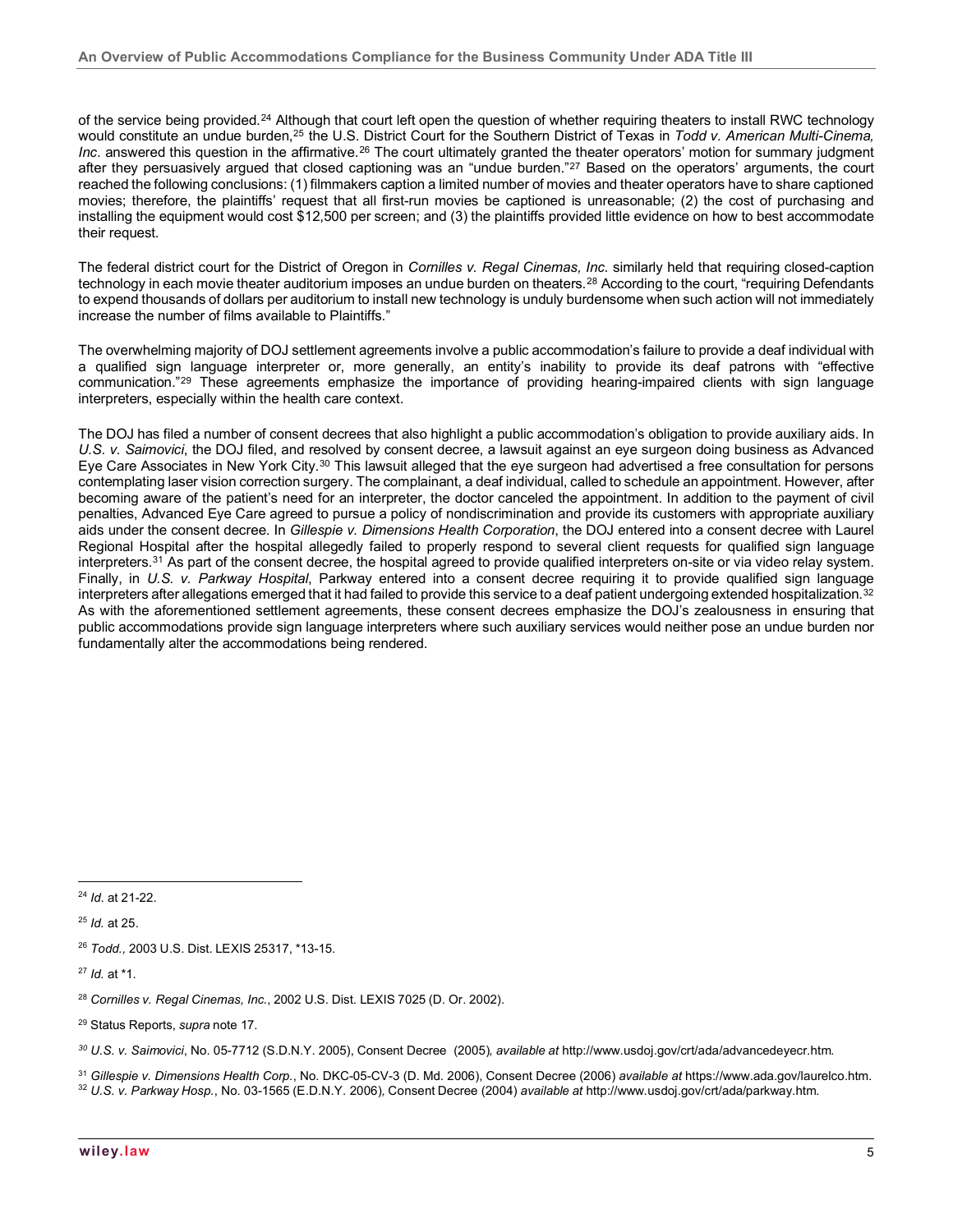#### **IV. Removal of Architectural Barriers**

The ADA also requires public accommodations and commercial facilities to remove architectural barriers that inhibit the mobility of persons with disabilities.<sup>[33](#page-6-0)</sup> This barrier removal requirement only applies to buildings constructed before January 26, 1993. Buildings constructed after that date must comply fully with the Americans with Disabilities Act Accessibility Guidelines (ADAAG), which detail the specifications to which buildings must conform. The Guidelines specify the size and location of everything from doors and ramps to drinking fountains and elevator call buttons.

Generally, any deviation from the ADAAG constitutes an architectural barrier. Owners of existing buildings, however, are not necessarily required to bring the building into compliance with the ADAAG. Rather, they must only remove barriers where removal is "readily achievable." The ADA defines readily achievable as "easily accomplishable and able to be carried out without much difficulty or expense." For example, where a restroom is accessible by climbing one or two steps, the DOJ has stated that ramping the steps would be readily achievable in most cases. But ramping an entire flight of steps would not likely be readily achievable.

Once the plaintiff puts forward some evidence that a modification is readily achievable, many courts hold that the burden shifts to the defendant to rebut this showing. The defendant's burden is not particularly high, however, and is far lower than the "undue burden" standard applicable to the provision of auxiliary aids and services.<sup>[34](#page-6-1)</sup> The regulations purposefully do not elucidate the extent to which parent corporation resources are factored into the determination of whether modifications at a particular corporate location are "readily achievable." Rather, the DOJ cautions that "any analysis will depend so completely on the detailed fact situations and the exact nature of the legal relationship involved" that only a case-by-case determination is appropriate.<sup>[35](#page-6-2)</sup>

The "cost" of removing the barrier includes not only the cost of the removal itself, but also any lost revenue that results from the removal. The amount of lost revenue thus includes loss of business revenue attributable to closing the facility, if required to make the modification, and particularly in retail stores, from reducing the amount of space available to display merchandise. For example, in *Association for Disabled Americans, Inc. v. Concorde Gaming Corp*., disabled passengers of a cruise ship claimed that they were unable to access the upper levels of a cruise ship because the ship did not have an elevator.<sup>36</sup> The court ruled that installation of an elevator was not readily achievable because, in addition to the \$200,000 cost of the elevator itself, installation would require the boat to remain docked for approximately two months. Thus, "installation of an elevator would be both extremely difficult and expensive." The court did not, however, refer to any estimate of the amount of lost business that would be attributable to placing the boat out of operation during the installation process.

In *Lieber v. Macy's West, Inc*., a class action lawsuit, plaintiffs challenged the amount of space between merchandise display racks as too little to accommodate shoppers in wheelchairs.<sup>[37](#page-6-4)</sup> The court first noted that the DOJ regulations do not require retailers to relocate movable display racks "to the extent that [this modification] results in a significant loss of selling or serving space." The court explained that a showing of a significant loss of space is not itself sufficient to prove that relocating display racks is not readily achievable. Rather, the "'significant loss of selling space' standard is only meaningful to the extent that it affects operations." Thus, defendants must submit credible evidence that a reduction in available space for merchandise would result in a significant loss of revenue. In *Lieber*, however, Macy's offered no more than "guesstimates" of the potential impact on revenue of widening the space between display racks. After a bench trial, the court found that Macy's violated the ADA by failing to make readily achievable accommodations for customers with mobility impairments.

Although not required by the ADA, public accommodations should conduct a review of their compliance with accessibility standards. The DOJ encourages covered entities to "establish procedures for an ongoing assessment of their compliance with the ADA's barrier removal requirements."<sup>38</sup> In addition to avoiding litigation in the first place, self-reviews may influence the outcome of litigation that cannot be avoided. Although conducting a review does not excuse violations of the Act, courts appear to be more negatively influenced when defendants do not even attempt to assess their facilities' compliance with the ADA. In *Lieber*, for example, the district court repeatedly noted that Macy's "witnesses admitted that they never even examined their merchandizing practices to see if they could be modified to address the pervasive access barriers issue."

<span id="page-6-0"></span><sup>33 42</sup> U.S.C. § 12182(b)(2)(A)(iv).

<span id="page-6-1"></span><sup>34</sup> *See* S. 933, 101st Cong. § 302(b)(2)(A)(iii).

<span id="page-6-2"></span><sup>35 56</sup> Fed. Reg. 35,554.

<span id="page-6-3"></span><sup>36</sup> 158 F. Supp. 2d 1353, 1365 (S.D. Fla. 2001).

<span id="page-6-4"></span><sup>37 80</sup> F. Supp. 2d 1065, 1078 (N.D. Cal. 1999).

<span id="page-6-5"></span><sup>38 56</sup> Fed. Reg. 35,569.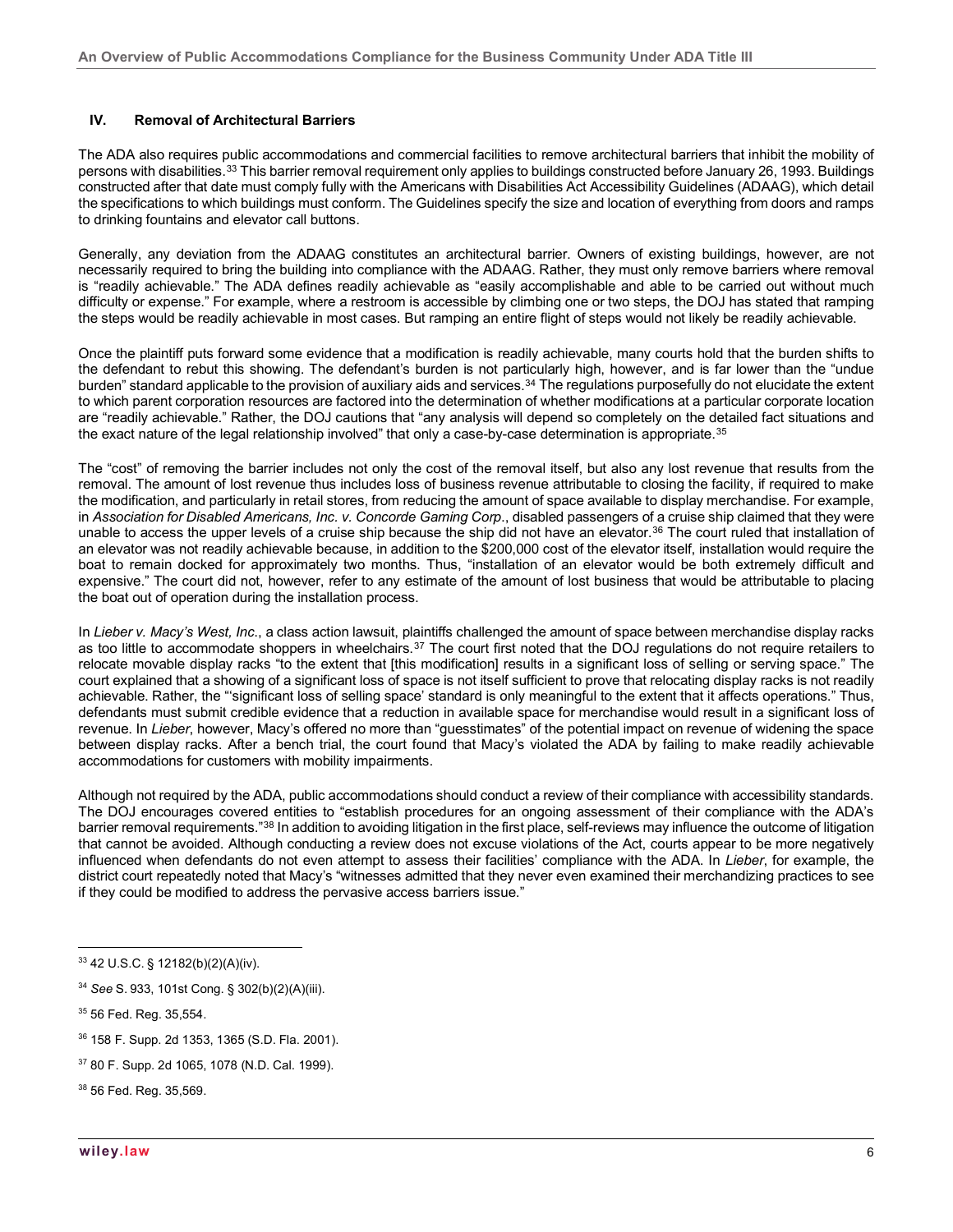The DOJ has aggressively pursued architectural barriers cases, particularly against hotels and restaurants. The DOJ has also settled with retailers, grocery stores, and movie theaters. These settlement agreements typically include every store owned or operated by the defendant. NPC International, for example, agreed to remove architectural barriers at all 800 Pizza Hut restaurants that it owns.[39](#page-7-0)

The settlements contain detailed requirements for the modifications that the defendants must make. The consent decree against AMC Entertainment in *U.S. v. AMC Entertainment, Inc.*, for example, covered all of the chain's movie theaters and ran over 50 pages in length. It specified everything from auditorium ramps to the exact location of a grab bar in a women's restroom located in one of its theaters.[40](#page-7-1) Additionally, the agreements typically call for payment of restitution and civil monetary penalties, often in substantial amounts.

The government has also sought to hold franchisors directly liable for their franchisees' ADA violations. Most prominently, the DOJ entered into a consent agreement with Days Inns of America – a large hotel franchisor – requiring the company to ensure the accessibility of their hotels, to establish a \$4.75 million fund to provide interest-free loans to its franchisees for necessary changes, and to pay a \$50,000 civil penalty.[41](#page-7-2)

The Days Inns litigation resulted in a split among the courts over the issue of franchisor liability for ADA violations by franchisees. Two district courts ruled that Days Inns was not liable, and one district court and the Eighth Circuit Court of Appeals held Days Inns liable for their franchisees' violations.[42](#page-7-3) These courts disagreed over whether Section 302 of the ADA – which limits liability to owners, operators, lessors, and lessees of places of public accommodation – also applies to Section 303 of the ADA, imposing liability for a "failure to design and construct [commercial] facilities" in compliance with the ADA's requirements.[43](#page-7-4) Days Inns conceded that its hotels are commercial facilities, but argued that it was not liable because Section 303 incorporates the limitation on responsible parties set forth in Section 302.

The Eighth Circuit, reversing the district court, rejected Days Inns' interpretation of the ADA. The court concluded that liability under Section 303 is not limited to owners, operators, lessors and lessees. Rather, the court held that "to bear responsibility for an inaccessible facility under Section 303, a party must [only] possess a significant degree of control over the final design and construction of the facility." It reversed the district court because "the district court improperly focused on the amount of control [Days Inns] actually exerted rather than the amount of control [Days Inns] had available." Clarifying somewhat, the court suggested that a "franchisor's mere instruction that the franchisee's facility comply with the ADA ... would not constitute significant control." Further, the franchisor is not liable, the court explained, when it has no knowledge of the violation.<sup>[44](#page-7-5)</sup>

The district court for the Central District of Illinois held Days Inns liable using similar reasoning as the Eighth Circuit, but also concluded that Days Inns "own[ed], lease[d], or operate[d]" its hotels. Relying on legislative history, the district court explained that "[c]orporate headquarters would be covered to the same extent as the operator of the accommodation."

In contrast, the Eastern District of California and the Eastern District of Kentucky have held that Section 303 of the ADA incorporates the limitation on responsible parties set forth in Section 302.[45](#page-7-6) The Kentucky court explained that Section 303 of the ADA "itself refers back to § 302 in a manner that makes it clear that the prohibitions relating to new construction apply to owners, operators and lessees. It follows that this reference to § 302 was Congress's intention of continuing the same scope of liability." Similarly, the California court concluded that "Section 303(a) ... [is] governed by the 'General Rule' of § 302(a)" imposing liability only upon owners,

<span id="page-7-4"></span><sup>43</sup> 42 U.S.C. § 12183(a)(1).

<span id="page-7-5"></span><sup>44</sup> *U.S. v. Days Inns of Am., Inc.*, 151 F.3d at 826 n.3, 827 n.4.

<span id="page-7-0"></span><sup>39</sup> Dep't of Justice, Enforcing the ADA: A Status Report from the Dep't of Justice, Jan.-Mar. 2006, *available at* [http://www.usdoj.gov/crt/ada/janmar06.htm.](http://www.usdoj.gov/crt/ada/janmar06.htm)

<span id="page-7-1"></span><sup>40</sup> *U.S. v. AMC Ent., Inc.*, No. CV-99-1034 FMC (C.D. Cal. Nov. 14, 2003), Consent Order (2003) at ¶ 85, *available at*  [http://www.usdoj.gov/crt/ada/amcnonlos.htm.](http://www.usdoj.gov/crt/ada/amcnonlos.htm)

<span id="page-7-2"></span><sup>41</sup> Dep't of Justice, Enforcing ADA: A Status Report from the Dep't of Justice, Oct.-Dec. 1999, *available at*  [http://www.usdoj.gov/crt/ada/octdec99.htm.](http://www.usdoj.gov/crt/ada/octdec99.htm)

<span id="page-7-3"></span><sup>42</sup> *U.S. v. Days Inns of Am., Inc.*, 22 F. Supp. 2d 612 (E.D. Ky. 1998) (not liable); *U.S. v. Days Inns of Am., Inc.*, No. CIV. S-96-260 WBS/GGH, 1998 U.S. Dist. LEXIS 21945 (E.D. Cal. Jan. 12, 1998) (not liable); *U.S. v. Days Inns of Am. Inc.*, 151 F.3d 822 (8th Cir. 1998) (liable); *U.S. v. Days Inns of Am., Inc.*, 997 F. Supp. 1080 (C.D. Ill. 1998) (liable).

<span id="page-7-6"></span><sup>45</sup> *U.S. v. Days Inns of Am., Inc.*, 998 U.S. Dist. LEXIS 21945, at \*6 (E.D. Cal. Jan. 12, 1998); *U.S. v. Days Inns of Am., Inc.*, 22 F. Supp. 2d at 615 (E.D. Ky. 1998).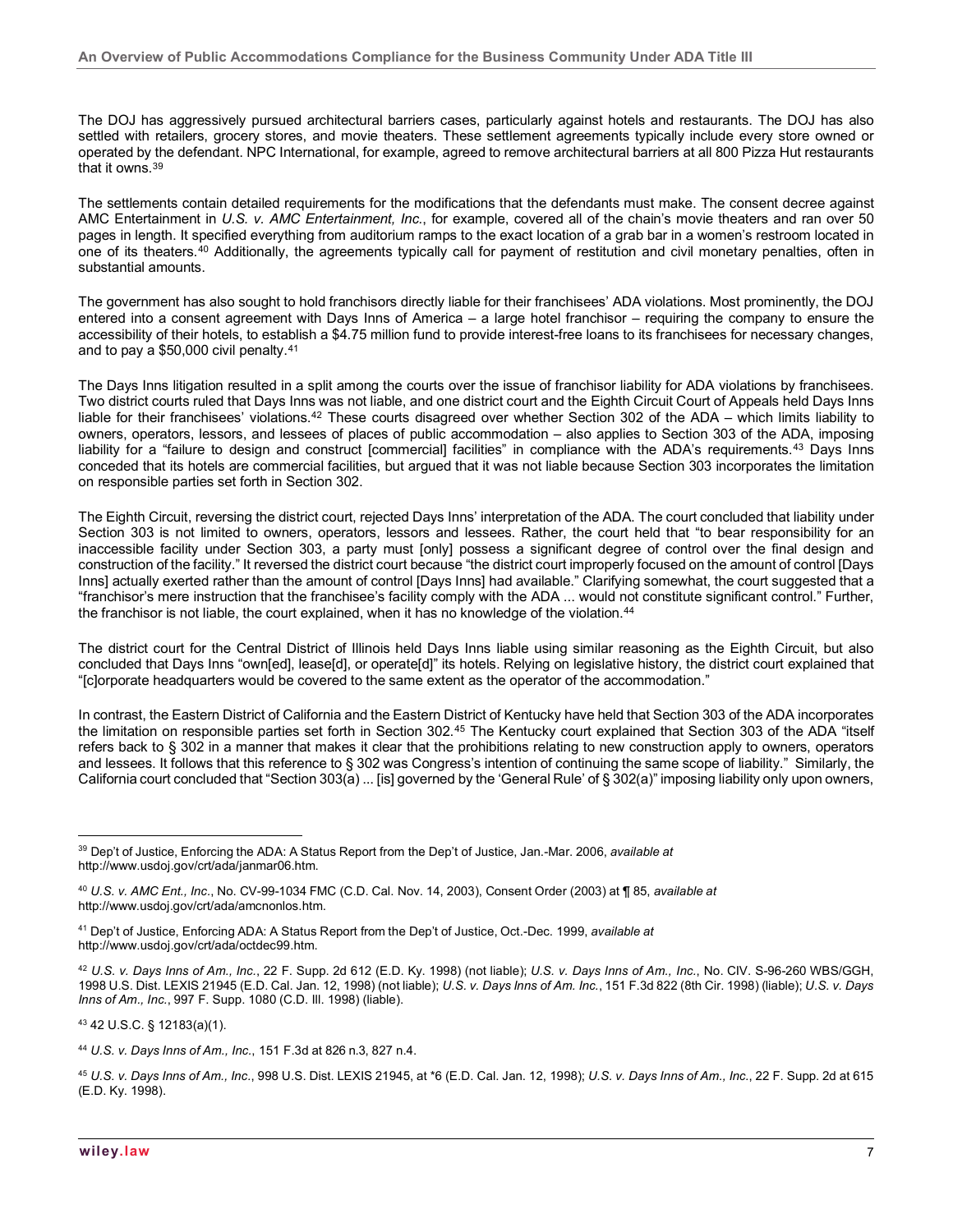operators, and lessors and lessees. Days Inns was not, therefore, subject to liability merely for its involvement in designing and constructing the franchisees' hotels.

Nor did Days Inns "operate" the hotels, according to these district courts. Both opinions<sup>46</sup> cited *Neff v. American Dairy Queen Corp.*, a Fifth Circuit case holding that Dairy Queen did not operate one of its franchisees for purposes of the ADA.[47](#page-8-1) In *Neff*, the plaintiff argued that Dairy Queen operated one of its stores because the franchise agreement gave Dairy Queen sufficient control over the store. The agreement required Dairy Queen's approval for "any replacement, reconstruction, addition or modification [of the] building." Thus, the relevant inquiry is whether the franchisor "specifically controls the modification of the franchises to improve their accessibility to the disabled."

Based on *Dairy Queen*, the district courts in the Days Inns' cases found that the hotel corporation did not have sufficient control over its franchisees. The Kentucky court reasoned that, while Days Inns did possess "veto power pertaining to the construction of the facilities," the "agreement specifically provided that [Days Inns'] review and approval of the facilities' plans were solely for the purpose of determining compliance with [Days Inns'] system standards and not for determining whether those plans satisfied legal requirement such as ADA standards." The California court similarly held that Days Inns did not "operate" its franchisees because it did not have control over the "discriminatory" conditions.

#### **V. Transportation**

A. Transportation Services Provided by Places of Public Accommodation Must Comply with the ADA

Under Title III of the ADA, places of public accommodation providing transportation services may not discriminate against individuals with disabilities.<sup>[48](#page-8-2)</sup> The ADA's requirements apply not only to companies such as taxis that provide transportation as their primary business, but also to other entities that provide transportation merely as an adjunct to a larger service.[49](#page-8-3) Transportation services at shopping centers, zoos, and amusement parks, for example, must comply with the ADA.

An entity operating a demand-responsive system must ensure either that any new vehicles it purchases are accessible to individuals with disabilities or that its system, taken as a whole, provides an equivalent level to service to individuals with disabilities as it does to those without. Entities operating a fixed-route system must meet the same requirements. Additionally, whenever an entity operating a fixed-route system purchases or leases a vehicle capable of seating more than 16 passengers, the vehicle must be accessible to individuals with disabilities regardless of whether the system otherwise provides an equivalent level of service.

B. Standing Is a Recurring Issue in Title III Transportation Cases

One frequently litigated issue in transportation cases is the plaintiff's standing to sue. In federal court, the plaintiff must establish standing by showing that: (1) he or she has suffered an injury in fact; (2) the injury is fairly traceable to the defendant's conduct; and (3) the injury is likely to be redressed by the requested relief. <sup>[50](#page-8-4)</sup> The first and third prongs of this test often present a problem for plaintiffs. Under Title III, plaintiffs can only request prospective relief. The ADA authorizes the court to issue an injunction to correct an ongoing violation, but it does not authorize punitive damages for past violations.[51](#page-8-5) The problem some plaintiffs encounter is demonstrating how an award of *prospective* relief redresses a *past* violation. Alternatively, the same problem can be characterized as a failure to demonstrate an injury in fact to plaintiffs' ability to obtain transportation services in the future.<sup>[52](#page-8-6)</sup> Thus, courts consistently hold that "plaintiffs lack standing to seek ... relief under the ADA when they have not stated an intention or desire to return to the place where they had previously encountered an ADA violation, or have failed to show a likelihood of discrimination

<span id="page-8-0"></span><sup>46 22</sup> F. Supp. 2d at 617; 1998 U.S. Dist. LEXIS 21945, at \*14.

<span id="page-8-1"></span><sup>47 58</sup> F.3d 1063 (5th Cir. 1995).

<span id="page-8-2"></span><sup>48 42</sup> U.S.C. § 12182(a); 49 C.F.R.§ 37.5.

<span id="page-8-3"></span><sup>49 42</sup> U.S.C. § 12184 (primarily engaged in business of transportation); 42 U.S.C. § 12182(b)(2)(A)-(C); 28 C.F.R. § 36.310 (listing examples).

<span id="page-8-4"></span><sup>50</sup> *Allan v. Wright*, 468 U.S. 737, 751 (1984).

<span id="page-8-5"></span><sup>51 42</sup> U.S.C. §§ 12188(a)(2), 12188(b)(4).

<span id="page-8-6"></span><sup>52</sup> *See Aikins v. St. Helena Hosp.*, 843 F. Supp. 1329, 1333 (N.D. Cal. 1994) (plaintiff could not establish that she suffered an injury in fact under Title III when she was not likely to use defendant's services again).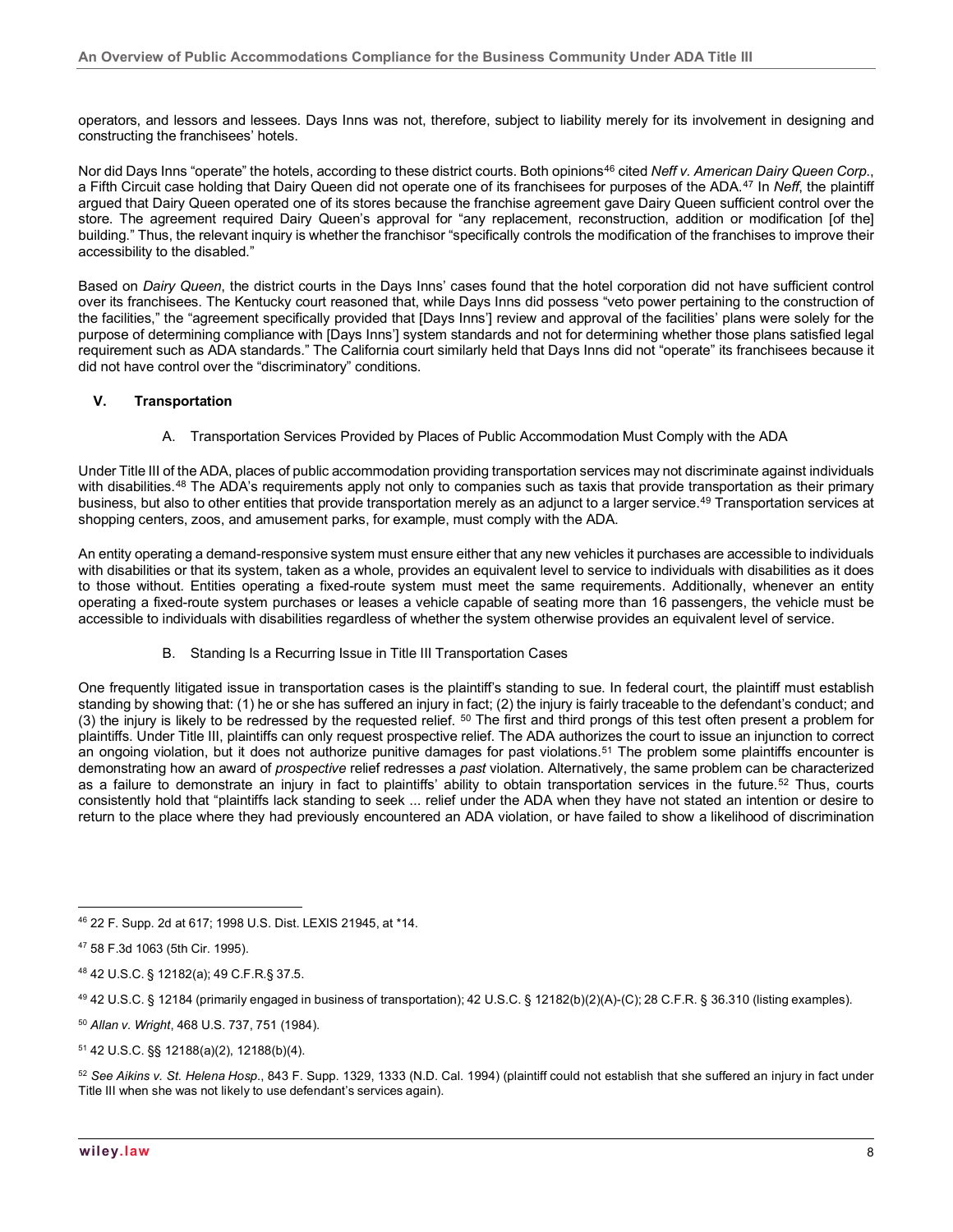should they return to the place."<sup>[53](#page-9-0)</sup> Plaintiffs have the greatest difficulty establishing standing for violations in situations where they do not have concrete plans to use the defendant's services at a future date.

*O'Brien v. Werner Bus Lines* is a typical example of the standing issues that plaintiffs encounter[.54](#page-9-1) In *O'Brien*, the driver for a tour bus company refused to permit a blind couple (the O'Briens) to board the bus along with their service dogs. The driver's conduct clearly violated the ADA, which requires public accommodations to allow service animals to accompany their passengers into vehicles. The O'Briens were thus unable to travel from Pennsylvania to Atlantic City, where they expected to attend a concert for which they had won tickets from a radio station. Based upon the circumstances motivating their travel plans, the court characterized the trip as an "isolated, chance event." Thus, the court held that the O'Briens lacked standing because they made no "specific allegations" that "they are likely to use Werner buses in the near future."

The court went on to say that even if the plaintiffs could demonstrate that they were likely to use the bus service again, their lawsuit still would not survive a motion to dismiss for lack of standing. The court explained that the O'Briens were unable to establish standing because they could not show that the bus company was likely to violate their rights under the ADA again. Remedial actions taken by the bus company after the incident with the O'Briens reduced the possibility that the bus drivers would repeat this conduct. The company clarified its ADA policies and spoke with each driver to ensure that they understood their obligations to passengers with disabilities. Satisfied with the adequacy of the corrective measures and management's dedication to addressing the problem, the court held that "there is [not] a substantial likelihood that Werner will violate the O'Briens' rights under the ADA again." Thus, the court concluded that plaintiffs could not demonstrate how a court order would redress the plaintiff's injury and dismissed the action for lack of standing.

*O'Brien* suggests that defendants can obtain dismissal of ADA lawsuits on standing grounds by implementing remedial measures. Although the court did not clarify the extent of the remedial measures defendants must implement, it nevertheless provided some guidance. Of particular note is that the court did not tie its holding to the relief the plaintiffs requested, but to the objective standard of "substantial likelihood." This suggests that defendants can obtain dismissal for lack of standing even though they do not implement the requested relief in its entirety. Rather, they must only implement as much as necessary to make a showing that there is not a "substantial likelihood" plaintiffs will encounter the same violation.

Although the court rested its holding on the injury in fact requirement, courts have applied this holding to the redressability requirement as well. In *Hoepfl v. Barlow*, for example, the Eastern District of Virginia held that a medical patient lacked standing to sue a physician who refused to treat her because of her HIV-positive status.<sup>[55](#page-9-2)</sup> The plaintiff could not meet the third prong of the standing test, the court explained, because she did not express any desire to use the physician's services again. Similarly, two district courts have held that emergency room patients lacked standing to sue when they failed to demonstrate a "real and immediate threat" of future harm.[56](#page-9-3) Plaintiffs could not make this showing because they did not submit evidence demonstrating that they were likely to return to the defendant's emergency department.

*O'Brien* takes these precedents a step further in finding that defendants' corrective measures provide an independent basis for dismissing the claim for lack of standing. Other courts have followed *O'Brien*'s lead. For example, a Pennsylvania district court held that plaintiffs did not have standing because the defendant "has recognized [its] lack of conformance with the ADA and has remedied these problems.["57](#page-9-4) Courts still have not, however, provided clear guidance on what level of corrective action is sufficient to obtain dismissal on standing grounds.

In contrast to the general trend narrowing the circumstances under which plaintiffs have standing, most courts read the ADA broadly as granting standing to individuals and corporations that, although not disabled themselves, are discriminated against because of their association with persons with disabilities. In one frequently cited opinion, the Second Circuit ruled that an outpatient drug and alcohol rehabilitation center had standing under Title II to sue the city for refusing to grant it a necessary building permit. The appeals court explained that Congress intended to make standing under the ADA as broad as the Constitution allows.

<span id="page-9-0"></span><sup>53</sup> *Disabled in Action of Metro. N.Y. v. Trump Int'l Hotel & Tower*, No. 01 Civ. 5518 (MBM), 2003 U.S. Dist. LEXIS 5145, at \*24 n.4 (S.D.N.Y. Apr. 1, 2003).

<span id="page-9-1"></span><sup>54</sup> *O'Brien v. Werner Bus Lines*, Civ. A. No. 94-6862, 1996 WL 82484 (E.D. Pa. 1996).

<span id="page-9-2"></span><sup>55</sup> *Hoepfl v. Barlow*, 906 F. Supp. 317, 321 (E.D. Va. 1995).

<span id="page-9-3"></span><sup>56</sup> *Schroedel v. New York Univ. Med. Ctr.*, 885 F. Supp. 594, 598 (S.D.N.Y. 1995); *Aikins*, 843 F. Supp. at 1333-34 (finding that plaintiff suffered no injury in fact).

<span id="page-9-4"></span><sup>57</sup> *Douris v. Bucks Cnty. Off. Of Dist. Att'y*, No. 03-CV-5661, 2004 WL 1529169, at \*7 (E.D. Pa. July 4, 2004), *aff'd* 174 Fed.Appx. 691 (3d. Cir. 2006).